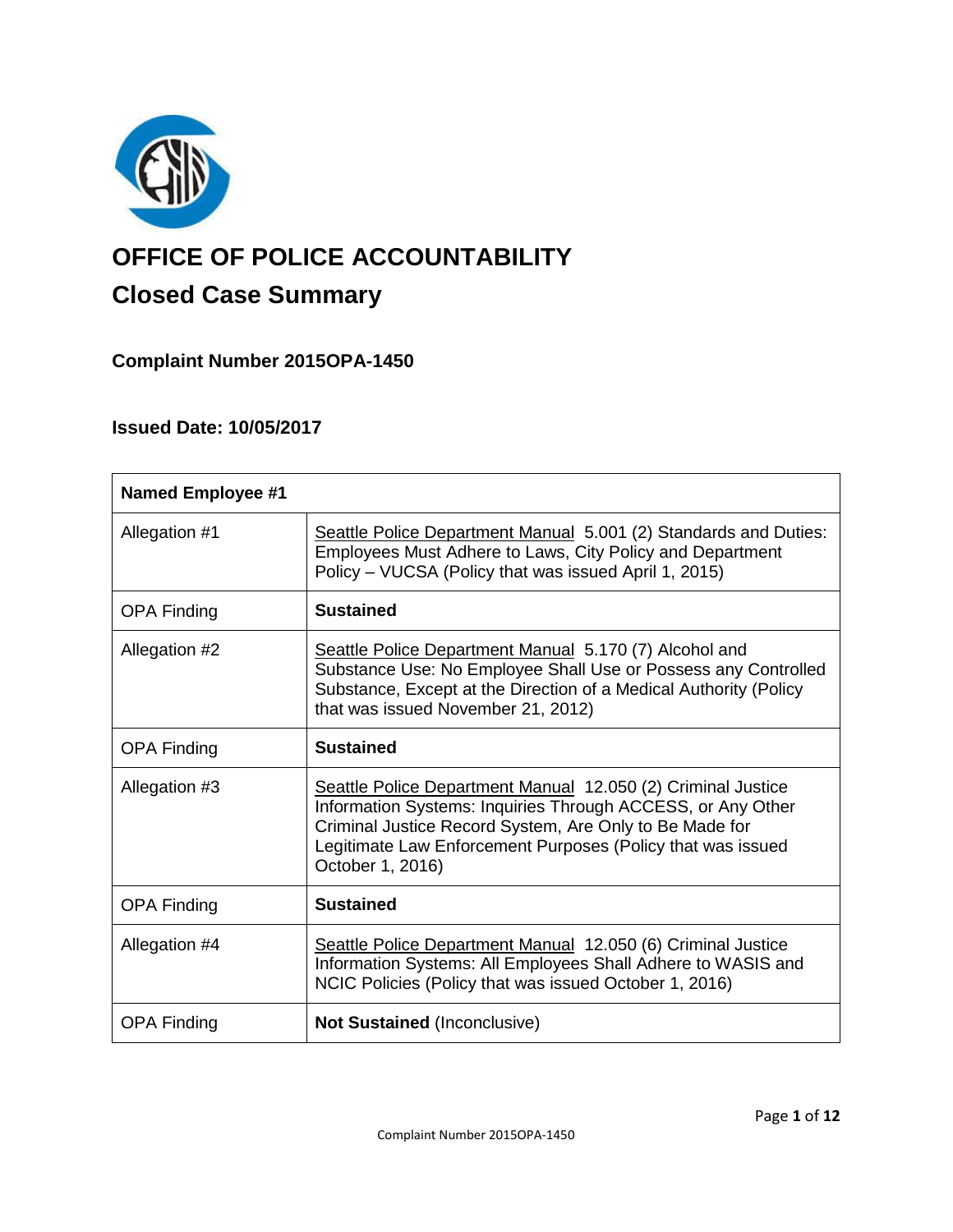| Allegation #5      | Seattle Police Department Manual 12.050 (7) Criminal Justice<br>Information Systems: Employees Shall Not Discuss or Provide<br>Information to Any Person Who Is Not a Member of the Criminal<br>Justice System Without [] (Policy that was issued October 1, 2016) |
|--------------------|--------------------------------------------------------------------------------------------------------------------------------------------------------------------------------------------------------------------------------------------------------------------|
| <b>OPA Finding</b> | <b>Sustained</b>                                                                                                                                                                                                                                                   |
| Allegation #6      | Seattle Police Department Manual 1.110 (VII) Media Relations:<br>Release of information to the media (Policy that was issued March<br>21, 2012)                                                                                                                    |
| <b>OPA Finding</b> | <b>Sustained</b>                                                                                                                                                                                                                                                   |
| Allegation #7      | Seattle Police Department Manual 5.001 (9) Standards and Duties:<br>Employees Shall Strive to be Professional at all Times (Policy that<br>was issued April 1, 2015)                                                                                               |
| <b>OPA Finding</b> | <b>Sustained</b>                                                                                                                                                                                                                                                   |
| Allegation #8      | Seattle Police Department Manual 5.001 (12) Standards and<br>Duties: Employees Shall Not Use Their Position or Authority for<br>Personal Gain (Policy that was issued April 1, 2015)                                                                               |
| <b>OPA Finding</b> | Not Sustained (Inconclusive)                                                                                                                                                                                                                                       |
| Allegation #9      | Seattle Police Department Manual 5.001 (2) Standards & Duties:<br>Employees Must Adhere to Laws, City Policy and Department<br>Policy - TRESPASS (Policy that was issued April 1, 2015)                                                                            |
| <b>OPA Finding</b> | <b>Sustained</b>                                                                                                                                                                                                                                                   |
| Allegation #10     | Seattle Police Department Manual 5.001 (2) Standards & Duties:<br>Employees Must Adhere to Laws, City Policy and Department<br>Policy -PATRONIZING A PROSTITUTE (Policy that was issued<br>April 1, 2015)                                                          |
| <b>OPA Finding</b> | <b>Sustained</b>                                                                                                                                                                                                                                                   |
| Allegation #11     | Seattle Police Department Manual 5.001 (17) Standards and<br>Duties: Employees Must Avoid Conflicts of Interest (Policy that was<br>issued April 1, 2015)                                                                                                          |
| <b>OPA Finding</b> | <b>Sustained</b>                                                                                                                                                                                                                                                   |
| Allegation #12     | Seattle Police Department Manual 5.001 (18) Standards and<br>Duties: Employees Must Disclose Conflicts (Policy that was issued<br>April 1, 2015)                                                                                                                   |
| <b>OPA Finding</b> | <b>Sustained</b>                                                                                                                                                                                                                                                   |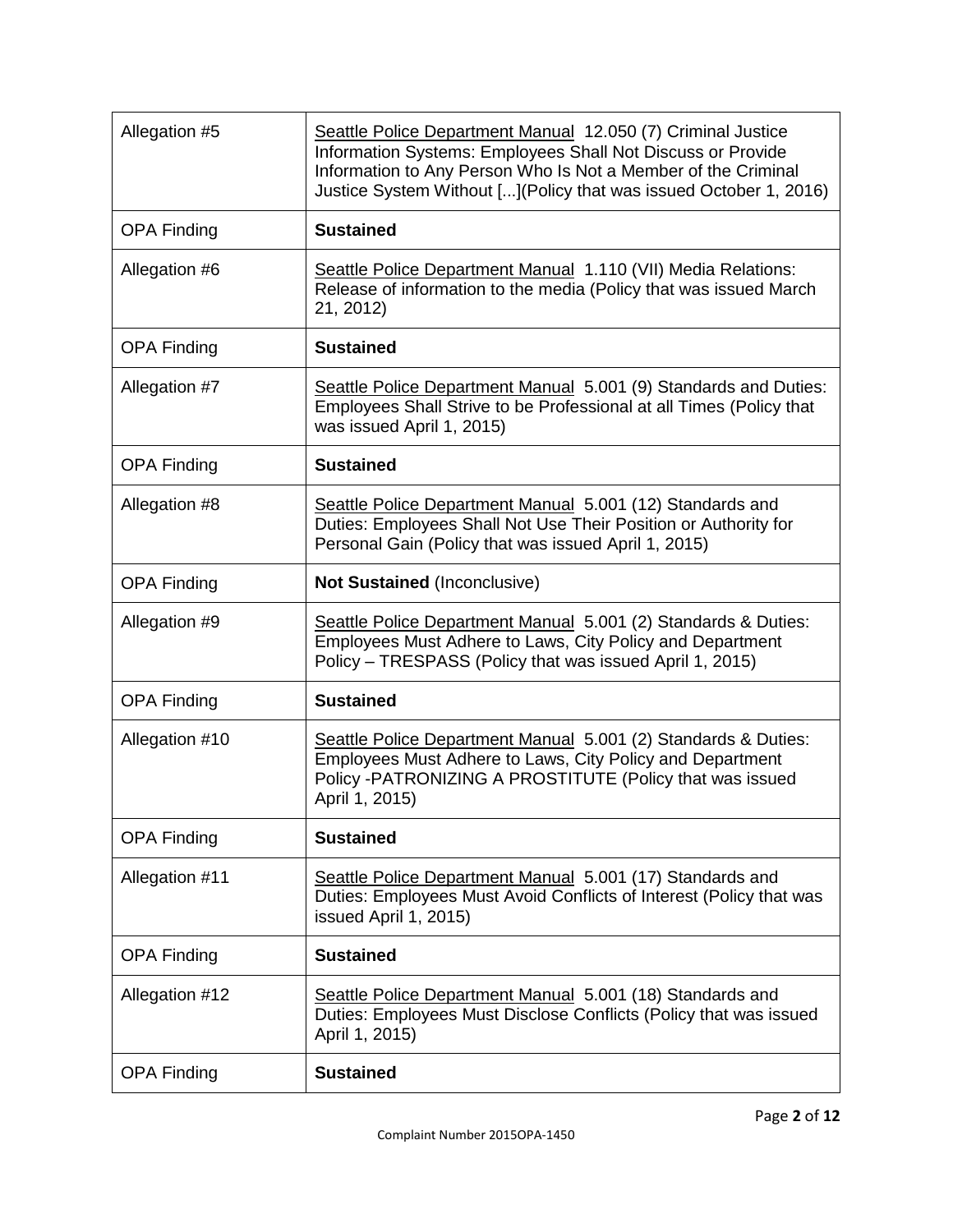| Allegation #13          | Seattle Police Department Manual 5.001 (12) Standards and<br>Duties: Employees Shall Not Use Their Position or Authority for<br>Personal Gain (Policy that was issued April 1, 2015)   |
|-------------------------|----------------------------------------------------------------------------------------------------------------------------------------------------------------------------------------|
| <b>OPA Finding</b>      | <b>Allegation Removed</b>                                                                                                                                                              |
| Allegation #14          | Seattle Police Department Manual 5.001 (2) Standards and Duties:<br>Employees Must Adhere to Laws, City Policy and Department<br>Policy - THEFT (Policy that was issued April 1, 2015) |
| <b>OPA Finding</b>      | <b>Sustained</b>                                                                                                                                                                       |
| <b>Final Discipline</b> | Had the Named Employee not resigned, his employment would<br>have been terminated.                                                                                                     |

| <b>Named Employee #2</b> |                                                                                                                                                                                                                                     |
|--------------------------|-------------------------------------------------------------------------------------------------------------------------------------------------------------------------------------------------------------------------------------|
| Allegation #1            | Seattle Police Department Manual 5.001 (2) Standards and Duties:<br>Employees Must Adhere to Laws, City Policy and Department<br>Policy - VUCSA (Policy that was issued April 1, 2015)                                              |
| <b>OPA Finding</b>       | <b>Sustained</b>                                                                                                                                                                                                                    |
| Allegation #2            | Seattle Police Department Manual 5.170 (7) Alcohol and<br>Substance Use: No Employee Shall Use or Possess any Controlled<br>Substance, Except at the Direction of a Medical Authority (Policy<br>that was issued November 21, 2012) |
| <b>OPA Finding</b>       | <b>Sustained</b>                                                                                                                                                                                                                    |
| Allegation #3            | Seattle Police Department Manual 5.001 (9) Standards and Duties:<br>Employees Shall Strive to be Professional at all Times (Policy that<br>was issued April 1, 2015)                                                                |
| <b>OPA Finding</b>       | <b>Sustained</b>                                                                                                                                                                                                                    |
| <b>Final Discipline</b>  | Termination                                                                                                                                                                                                                         |

# **INCIDENT SYNOPSIS**

SPD received a complaint via a confidential informant that a police officer was in an adult entertainment establishment with his girlfriend, who was a dancer there, and was possibly selling or using drugs at the establishment.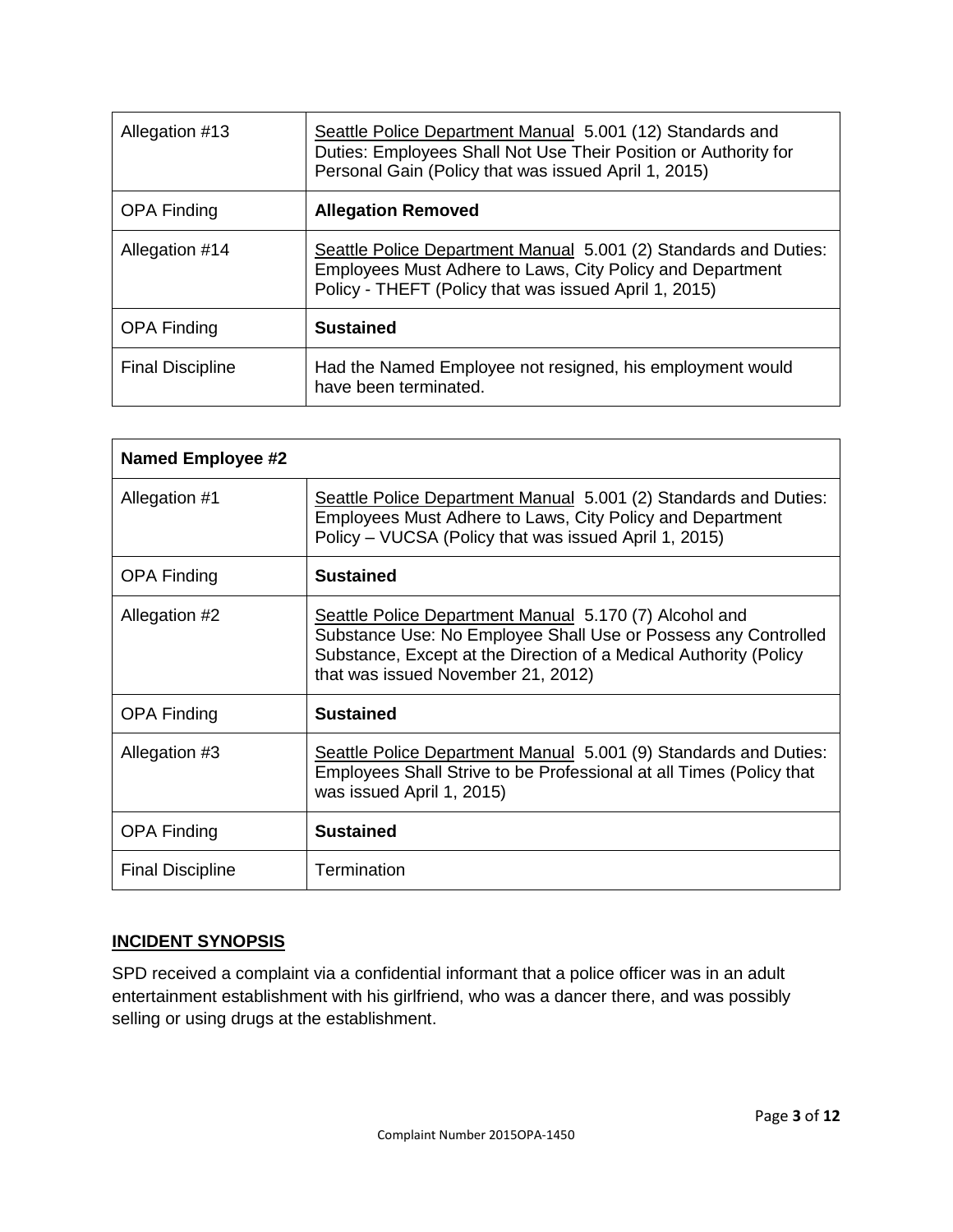# **COMPLAINT**

Following a criminal investigation into Named Employee #1's actions, Named Employee #1 was alleged have failed to adhere to Laws, City Policy and Department Policy by engaging in criminal misconduct by violating the controlled substance act, patronizing a prostitute, and computer trespass for providing confidential information on criminal victims to the media without authorization. Furthermore, it was alleged Named Employee #1 violated SPD Policy by accessing Criminal Justice Records Systems (CJRS) for unauthorized purposes, not following Washington State Identification System and Criminal History Section (WASIS) and National Crime Information Center Interstate Identification Index (NCIC) policies and providing information from CJRS to a non-authorized person. It was also alleged that Named Employee #1 violated SPD Policy by using and/or possessing controlled substances not prescribed to him by a medical authority; using his position as a SPD officer to gain access to contraband; releasing law enforcement confidential information to the media without authorization; engaging in behavior that undermined public trust in the Department, him and/or other officers; associating with persons engaged in illegal activity that created either an actual conflict of interest or the appearance of one; failing to disclose to his supervisor the existence of such a conflict of interest; using his position as a SPD officer to gain access to and/or use narcotic field test equipment for personal and/or illegal purposes without authorization; and violating the law by taking from SPD for his own personal use one or more narcotic field test kits without permission.

During the same criminal investigation, information was obtained regarding a second employee. Named Employee #2 is alleged to have failed to adhere to Laws, City Policy and Department Policy by engaging in criminal misconduct by violating the controlled substance act and violating SPD Policy by using and/or possessing controlled substances not prescribed to him by a medical authority, and engaging in behavior that undermined public trust in the Department, him and/or other officers.

#### **INVESTIGATION**

The OPA investigation included the following actions:

- 1. Review of the complaint memo
- 2. Search for and review of all relevant records and other evidence
- 3. Interviews of SPD employees

#### **ANALYSIS AND CONCLUSION**

It was alleged that Named Employee #1 possessed and used controlled substances in violation of state and federal laws. These allegations were investigated by the Vice Unit along with Major Crimes Task Force (MCTF) and the Federal Public Corruption Task Force. The investigation revealed that Named Employee #1 was involved in a relationship with a dancer at a strip club.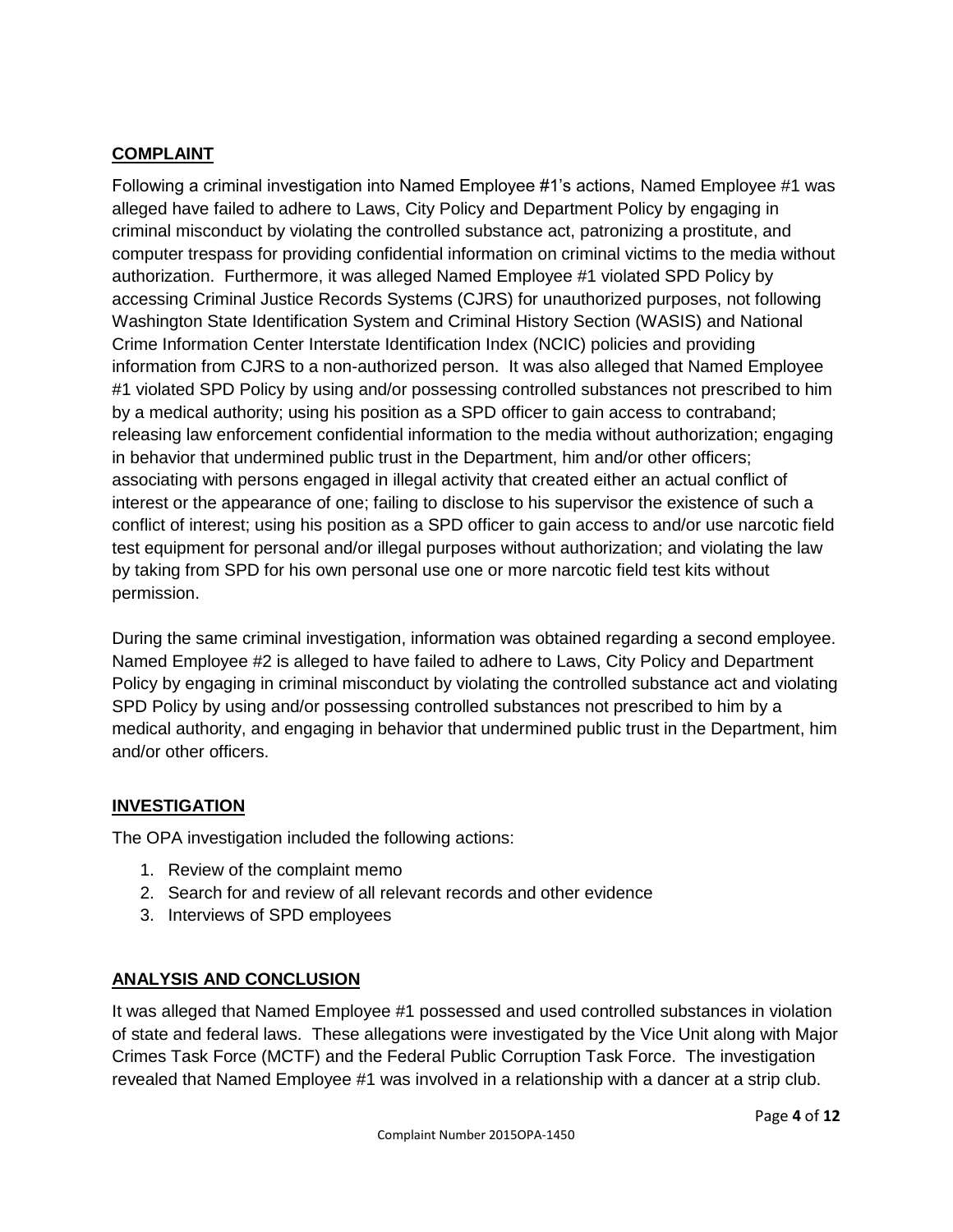An undercover operation was initiated and the dancer was arrested for selling heroin and prostitution. During the post arrest interview the dancer stated that she was the live-in girlfriend of Named Employee #1. She provided information that she used cocaine and methylenedioxymethamphetamine (MDMA) with Named Employee #1, and that she used cocaine with another Seattle Police officer, Named Employee #2. Based on this information Named Employee #1 was interviewed and relieved from duty. During the interview Named Employee #1 admitted to using both cocaine and MDMA in violation of state and federal laws. Named Employee #1 confirmed that Named Employee #2 used cocaine with him on a number of occasions. A search warrant was served on Named Employee #1's apartment and cellphone. During a search of his apartment, detectives located cocaine residue, heroin, MDMA and marijuana. The cocaine residue and MDMA was on a plate and in a night stand next to Named Employee #1's bed. On this same plate, and intermixed with the cocaine, was a membership card belonging to Named Employee #1. Next to this plate was a plastic baggie and a plastic sheet, both of which contained trace amounts of suspected cocaine. This suspected cocaine field tested positive for the presence of cocaine. In a drawer of the same computer desk, MCTF officers located several plastic baggies. One of the baggies contained pills of suspected MDMA. Also located within this drawer were two passports, and a Seattle Police patch, belonging to Named Employee #1. One of the passports was current, the other expired. Additionally, a narcotics field test kit of the type used by SPD was located within the drawer. There were no items identifying the dancer located within the drawer. On top of the residence's refrigerator detectives found a glasses case. Inside the case were two pipes, a baggie containing suspected marijuana, and an SPD patrol business card with the Named Employee's name hand written on it. These substances were tested by the Washington State Patrol (WSP) crime lab and were positive for the presence of heroin, cocaine and MDMA.

In January 2017, Named Employee #1 was charged with Violation of the Uniform Controlled Substances Act, a class C felony, and Computer Trespass in the Second Degree, a gross misdemeanor. In February 2017, Named Employee #1 entered into a plea agreement with the King County Prosecutors office. He pled guilty to a reduced charge of Solicitation to Possess a Controlled Substance and Computer Trespass in the Second Degree. Named Employee #1 was sentenced to 364 days with 334 suspended. He served 30 days in work release and is currently on probation for two years.

Named Employee #1 retired from the Seattle Police Department in March 2017. Following his resignation, he declined to participate in this OPA investigation. Several attempts were made to contact him and the dancer without success. These findings were based on Named Employee #1's own admission, the evidence recovered from his apartment, the criminal investigation, and King County District Court records. While employed as a Seattle Police Department officer, Named Employee #1 engaged in conduct that violated state and federal laws. Named Employee #1 unlawfully possessed cocaine, MDMA and marijuana. Regardless of the negotiated plea deal Named Employee #1 ultimately agreed to, his actions constituted a felony violation of the Uniform Controlled Substances Act.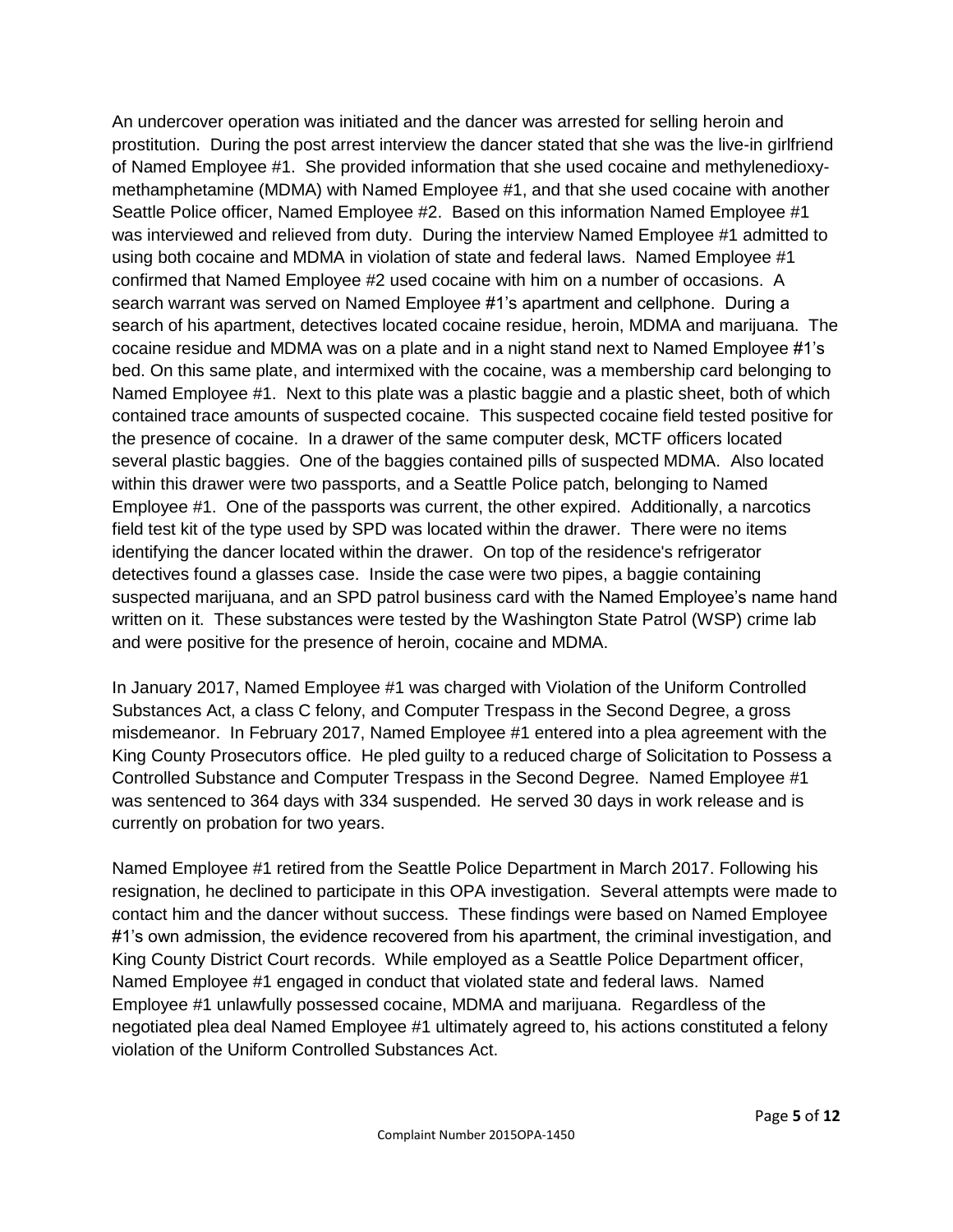It was alleged that Named Employee #1 used cocaine, marijuana and MDMA without the direction of a Medical Authority. During the investigation into illegal activities at the strip club information was provided that aSeattle Police officer was using and/or selling drugs at the club. The investigation revealed that Named Employee #1 was living with one of the dancers at the club. She was arrested during an undercover operation for selling heroin to an undercover detective. During her post arrest interview she stated that she was the live-in girlfriend of Named Employee #1. She told detectives that she used cocaine with both Named Employee #1 and Named Employee #2, she said that she also saw Named Employee #1 use MDMA. Named Employee #1 was interviewed and admitted to using cocaine and MDMA. At no time did Named Employee #1 say he had a medical reason for using or possessing these controlled substances. A search warrant was served on Named Employee #1's apartment. During the service of the warrant, detectives recovered heroin, cocaine, MDMA and marijuana from his residence. These substances were tested by the WSP crime lab and were positive for the presence of heroin, cocaine and MDMA.

It was alleged that Named Employee #1 accessed the Criminal Justice Information Systems without a legitimate law enforcement purpose. During the service of a search warrant on Named Employee #1's cell phone, several digital images of victim information displayed on a Mobile Data Computer (MDC) were located. The information pictured on the Named Employee's cell phone was obtained through the CJIS data base. The images of confidential information were transmitted to a local television reporter. The CJIS database may only be accessed for legitimate law enforcement purposes; access for any other purpose is a violation of state law and Department policy. The reporter acknowledged receiving the information from Named Employee #1, claiming it was part of his "due diligence" as a reporter when researching articles for his news agency. While this information may have been helpful for the reporter's stories and to his own benefit and that of his employer, it clearly did not serve any legitimate law enforcement purpose. Named Employee #1 admitted to running names through CJIS to obtain contact information at the request of the reporter. Named Employee #1 knew that this was a violation of Department policy and state law and made no attempt to justify his actions.

In January 2017, Named Employee #1 was charged with Computer Trespass in the Second Degree, a gross misdemeanor. In February 2017, Named Employee #1 entered into a plea agreement with the King County Prosecutors office. He pled guilty to Computer Trespass in the Second Degree. In his plea agreement Named Employee #1 signed a statement that stated, in part, "also during a time intervening between 10/19/15 and 2/11/16, without authorization, I intentionally gained access to a computer system or electronic database of the Seattle Police Department."

It was alleged that Named Employee #1 provided confidential CJIS information to a reporter from the news. Named Employee #1 provided information from a Seattle Police Department database pertaining to contact information for victims of crimes. SPD Policy 12.050(6) relates to the WASIS and NCIC databases that store criminal history information. While it was possible that Named Employee #1 disclosed information relating to criminal histories, there was no corroborating evidence to support a sustained finding.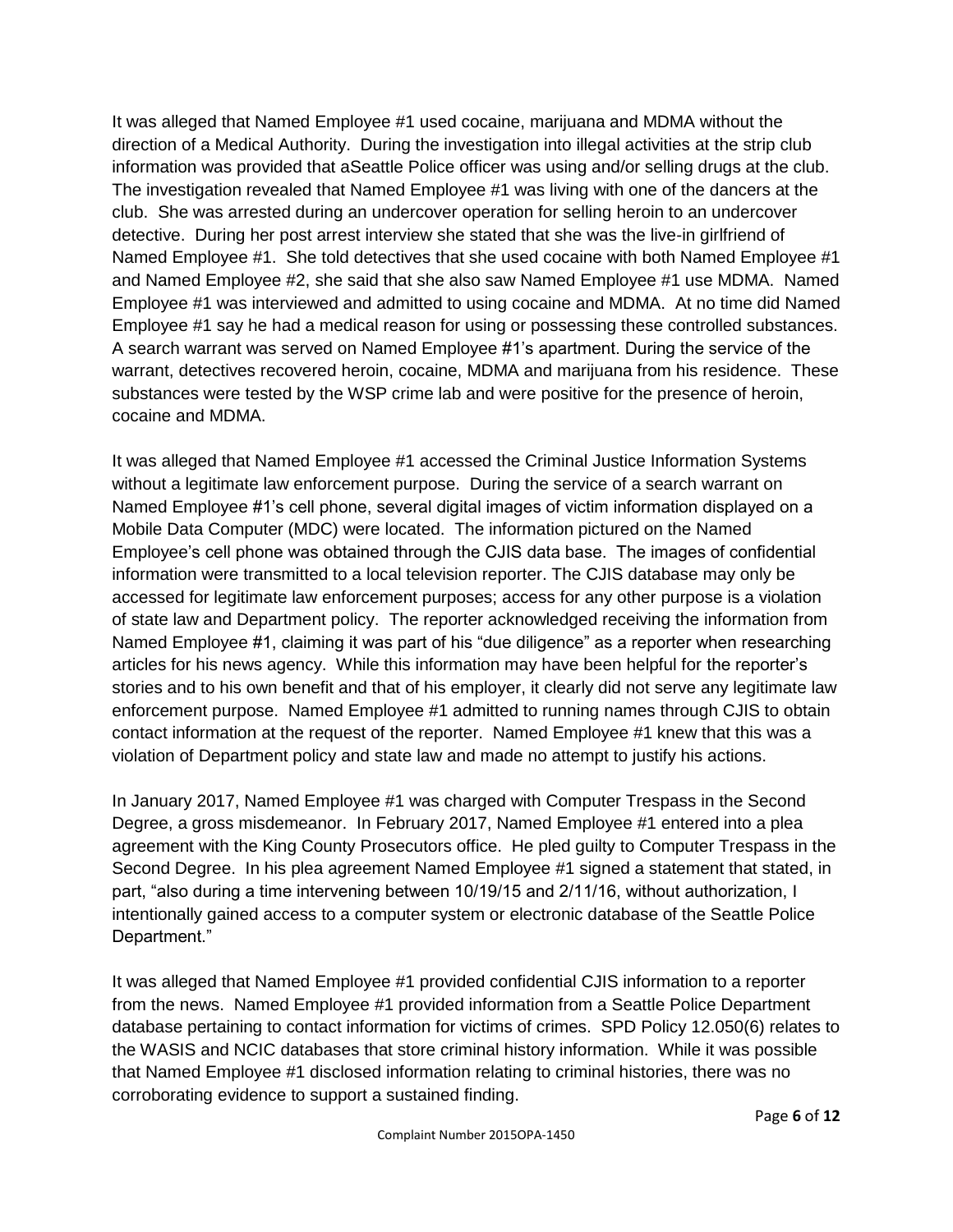It was alleged that Named Employee #1 provided CJIS information to a person who was a reporter for a local news station and did not have proper authorization to disclose the information. Detectives served a search warrant on Named Employee #1's cell phone pursuant to the investigation into his illegal drug activity. Several pictures of a MDC containing victim information were located on his phone. This information was found to have been texted to a cell phone number belonging to a reporter at a local television station. The reporter acknowledged receiving the information from Named Employee #1. Named Employee #1 admitted to running names and case numbers for the reporter, then providing him with the information he obtained through CJIS. Named Employee #1 did not have authorization to provide this information to the media.

It was alleged that Named Employee #1 was unprofessional when he lived with and had an intimate sexual relationship with a prostitute who was addicted to heroin, engaged in illegal activities and accessed SPD databases for a reporter outside of the criminal justice system. Seattle Police Department employees, especially sworn members, are expected to conduct themselves in a manner that supports the Department's core values. Whether on- or off-duty, an officer's behavior can reflect either positively or negatively on the Department. The public expects and the Department demands that officers conform to the laws they are sworn to uphold. When an officer engages in activities that are clearly illegal, it undermines public trust and erodes the confidence of the communities served by the Department. Named Employee #1 chose to live with and have an intimate relationship with a person addicted to an illegal controlled substance and actively engaged in prostitution. The employees of a strip club where this person worked knew Named Employee #1 was a Seattle Police Department officer. The employees of the strip club also knew Named Employee #1 was involved in using, purchasing and/or distributing illegal substances. In fact, it was rumored he was selling drugs at the club. Named Employee #1's behavior, as a known representative of the Seattle Police Department, was egregious and unprofessional. It is difficult to overstate the harm done to the reputation of the Department as a result of his behavior.

It was alleged that Named Employee #1 used his position as a Seattle Police Officer to obtain benefits for personal gain when he provided information to a news reporter. While it seemed unlikely a police officer such as Named Employee #1 would violate the law, SPD policy, and the public trust by providing crime victims' confidential personal information without some quid-proquo arrangement, the OPA investigation was unable to interview the two people most likely to know of any such arrangement. Named Employee #1 and the reporter would not cooperate in this investigation. As a result, there was insufficient evidence to either prove or disprove the allegation that Named Employee #1 received something in return for the confidential information provided.

It was alleged that Named Employee #1 violated city and state law by engaging in acts of prostitution. During the service of a search warrant on Named Employee #1's cellphone, several texts relating to sexual activities for a fee were discovered. Named Employee #1 had numerous texts to woman he found on a publication well known for advertising sex workers.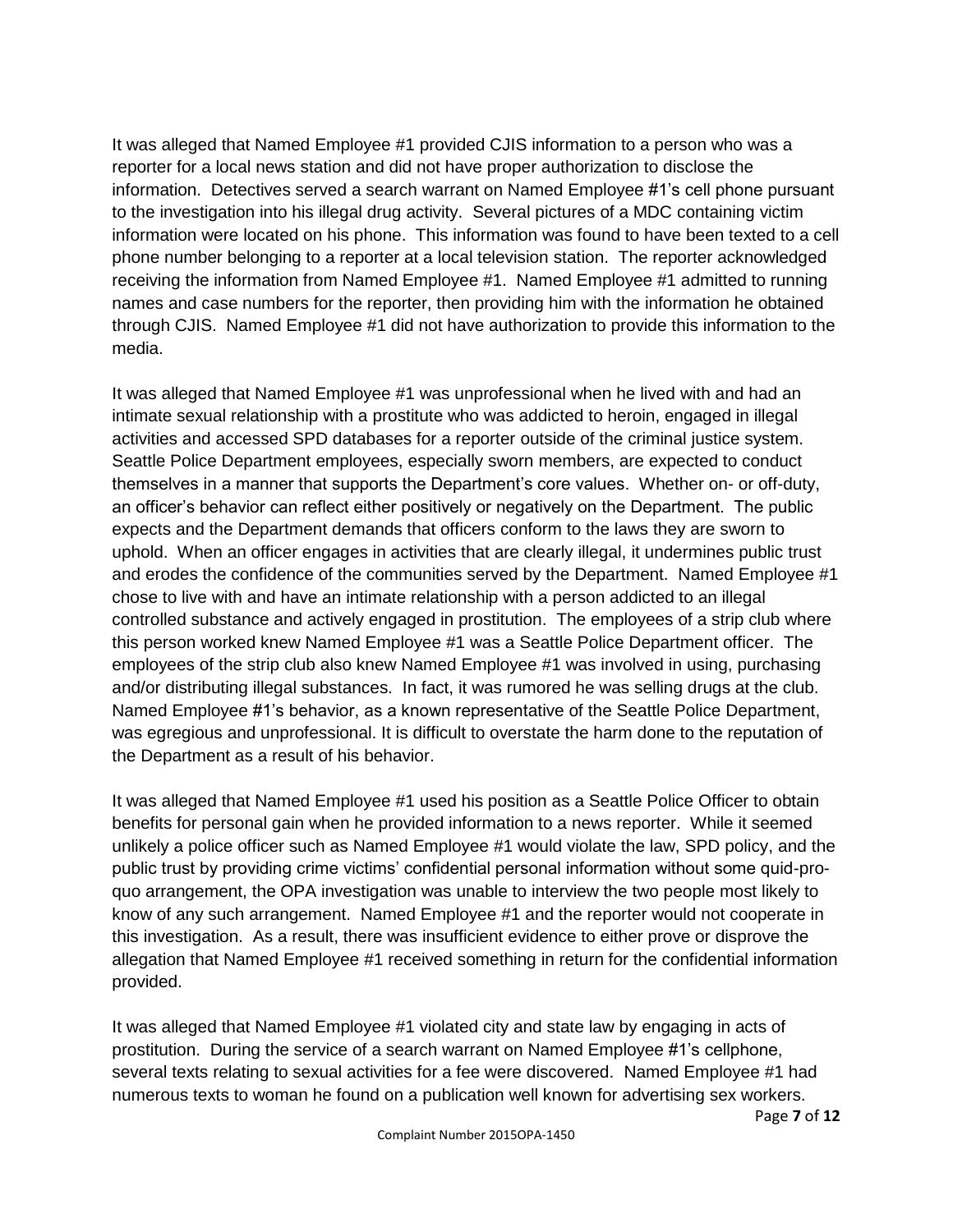Named Employee #1 used an alias when sending these text messages, making arrangements to meet these sex workers at various hotels and discussing the price. In several texts, Named Employee #1 indicated he only has time for a "QV," which is common street slang for a "quickie". In many of the texts, Named Employee #1 referenced previous encounters with the sex workers and, based on their responses, the sex workers appeared to know him. As a condition of the plea agreement entered into by Named Employee #1 when he made his guilty plea, Named Employee #1 agreed to attend and provide proof of completion of a "Stopping Sexual Exploitation" class. Given the context of his text messages, this appeared to be an acknowledgement by Named Employee #1 that he had been patronizing prostitutes.

It was alleged that Named Employee #1 had a conflict of interest when he engaged in behavior contrary to the standards of a Seattle Police Department officer. Specifically, that Named Employee #1 engaged in illegal activities, lived with and had an intimate relationship with someone engaged in illegal activity and frequented an establishment know for allowing illegal activity. Officers are required to avoid situations that may create a conflict of interest. The mere appearance of a conflict of interest can erode the public's confidence in the Department's ability to fairly enforce the laws without bias. Named Employee #1 frequented an establishment that had a reputation of allowing illegal sex acts to occur on premise. He was known to the employees to be a Seattle Police officer; in addition, he was dating a woman who worked as a dancer at the club and was addicted to heroin. This could give the impression that the officer would not be able to perform his duties to uphold the law, as it would lead a reasonable person to believe that Named Employee #1 would tend to allow such behavior to continue unabated. This by itself created an impression of a conflict of interest. The fact that Named Employee #1 was engaged in illegal activities himself created an actual conflict of interest.

Named Employee #1 failed to disclose that he was living with and had an intimate relationship with a person who was engaged in prostitution and drug activity. Furthermore, Named Employee #1 did not disclose that he frequented an establishment that was known for allowing illegal sex acts and drug activity.

Because allegation #13 was the same as allegation #8, it was removed.

It was alleged that Named Employee #1 took a narcotics test kit from the Seattle Police Department for personal use. During the service of a search warrant on Named Employee #1's apartment, detectives found a test kit in Named Employee #1's night stand. It was the same type of test kit issued to officers by the Seattle Police Department to test controlled substances seized during investigations. It was unlikely that the Named Employee purchased a test kit for his own use and there would be no legitimate purpose for a patrol officer to have a test kit at his or her residence. It was more likely that Named Employee #1 took the kit from his workplace in order to test product that he was purchasing for his own consumption. Since Named Employee #1 declined to participate in this investigation, no alternative explanation was available.

It was alleged that Named Employee #2 used cocaine in violation of state and federal law. The Vice Unit along with MCTF and the Federal Public Corruption Task Force investigated a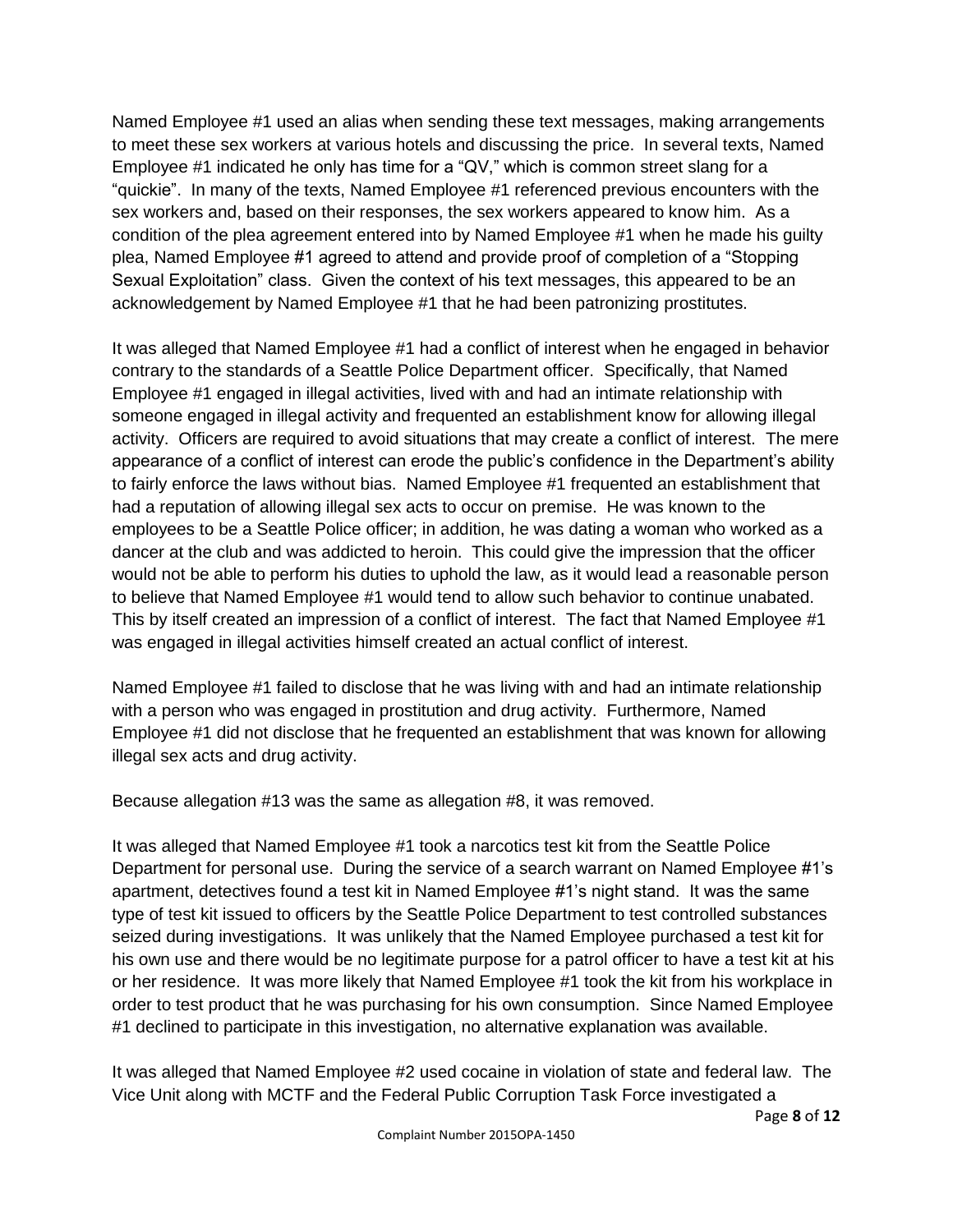complaint involving an unidentified Seattle Police Department officer who was involved in using and/or selling drugs. The investigation revealed that Named Employee #1 was involved in a relationship with a dancer at a strip club. An undercover operation was initiated and the dancer was arrested for selling heroin and prostitution. During the post arrest interview of the subject, she stated that she was the live-in girlfriend of Named Employee #1. She provided information that she used cocaine and MDMA with Named Employee #1, and that she used cocaine with another Seattle Police Department officer, Named Employee #2. Based on this information, Named Employee #1 was interviewed and relieved from duty. During his interview, Named Employee #1 admitted to using both cocaine and MDMA in violation of state and federal laws. Named Employee #1 confirmed that Named Employee #2 used cocaine with him on a number of occasions. Named Employee #2 was contacted the following day and relieved of duty. During his interview with OPA, Named Employee #2 admitted that he used cocaine on a number of occasions. Named Employee #2 did not have a valid medical reason for using cocaine, he admitted he used it illegally in violation of state and federal law. Had Named Employee #2 been criminally charged for his actions, he would have been guilty of a felony under state law. Named Employee #2 denied ever using MDMA with Named Employee #1, or at any time with any other person.

The complainant alleged that Named Employee #2 was unprofessional when he engaged in illegal activities with another member of the Seattle Police Department (Named Employee #1). Seattle Police Department employees, especially sworn members, are expected to conduct themselves in a manner that supports the Department's core values. Whether on- or off-duty, an officer's behavior can reflect either positively or negatively on the Department. The public expects and the Department demands that officers conform to the laws they are sworn to uphold. When an officer engages in activities that are clearly illegal, it undermines the public trust and erodes the confidence of the communities served by the Department. Named Employee #2 chose to possess and consume illegal substances, associate with another officer who was engaged in illegal activities, and ignore the obvious conflicts of interests involved. Named Employee #2's behavior was egregious and unprofessional in violation of SPD policy.

#### **FINDINGS**

#### **Named Employee #1**

#### Allegation #1

A preponderance of the evidence showed that the Named Employee's actions constituted a felony violation of the Uniform Controlled Substances Act. Therefore a **Sustained** finding was issued for *Standards and Duties: Employees Must Adhere to Laws, City Policy and Department Policy – VUCSA.*

#### Allegation #2

A preponderance of the evidence showed that the Named Employee unlawfully possessed cocaine, MDMA and marijuana. Therefore a **Sustained** finding was issued for *Alcohol and*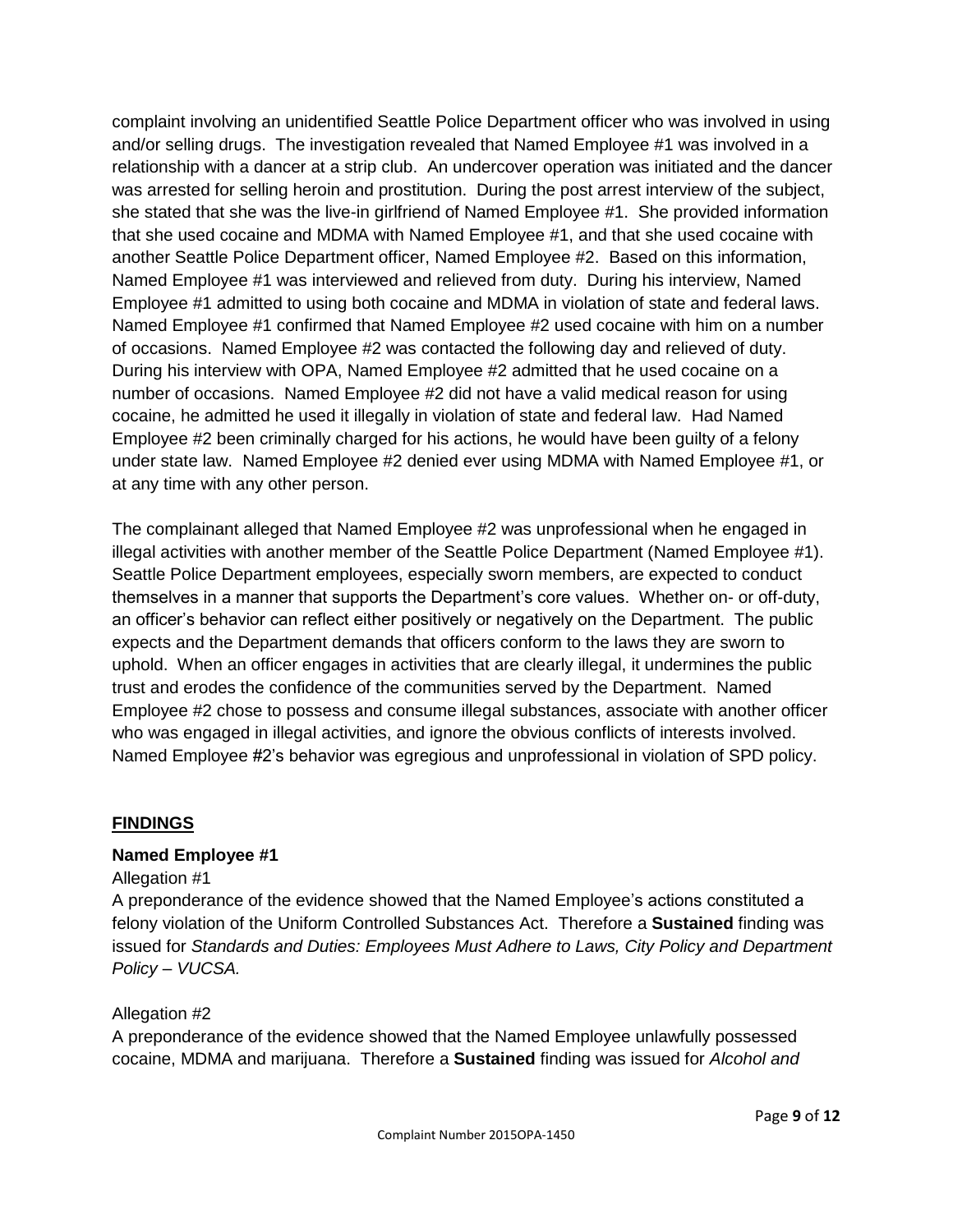*Substance Use: No Employee Shall Use or Possess any Controlled Substance, Except at the Direction of a Medical Authority.*

# Allegation #3

A preponderance of the evidence showed that the Named Employee ran names through CJIS to obtain contact information at the request of a reporter. Therefore a **Sustained** finding was issued for *Criminal Justice Information Systems: Inquiries Through ACCESS, or Any Other Criminal Justice Record System, Are Only to Be Made for Legitimate Law Enforcement Purposes.*

# Allegation #4

There was not a preponderance of the evidence either supporting or refuting the allegation. Therefore a finding of **Not Sustained** (Inconclusive) was issued for *Criminal Justice Information Systems: All Employees Shall Adhere to WASIS and NCIC Policies.*

# Allegation #5

A preponderance of the evidence showed that the Named Employee provided information obtained through an SPD database to a person who was not a member of the Criminal Justice system. Therefore a **Sustained** finding was issued for *Criminal Justice Information Systems: Employees Shall Not Discuss or Provide Information to Any Person Who Is Not a Member of the Criminal Justice System Without [...].*

### Allegation #6

A preponderance of the evidence showed that the Named Employee did not have authorization to provide information to the media. Therefore a **Sustained** finding was issued for *Media Relations: Release of information to the media.*

#### Allegation #7

A preponderance of the evidence showed that the Named Employee's behavior, as a known representative of the Seattle Police Department, was egregious and unprofessional. Therefore a **Sustained** finding was issued for *Standards and Duties: Employees Shall Strive to be Professional at all Times.*

#### Allegation #8

There was not a preponderance of the evidence either supporting or refuting the allegation. Therefore a finding of **Not Sustained** (Inconclusive) was issued for *Standards and Duties: Employees Shall Not Use Their Position or Authority for Personal Gain.*

#### Allegation #9

A preponderance of the evidence showed that the Named Employee unlawfully accessed a SPD database for personal reasons. Therefore a **Sustained** finding was issued for *Standards & Duties: Employees Must Adhere to Laws, City Policy and Department Policy – TRESPASS.*

Allegation #10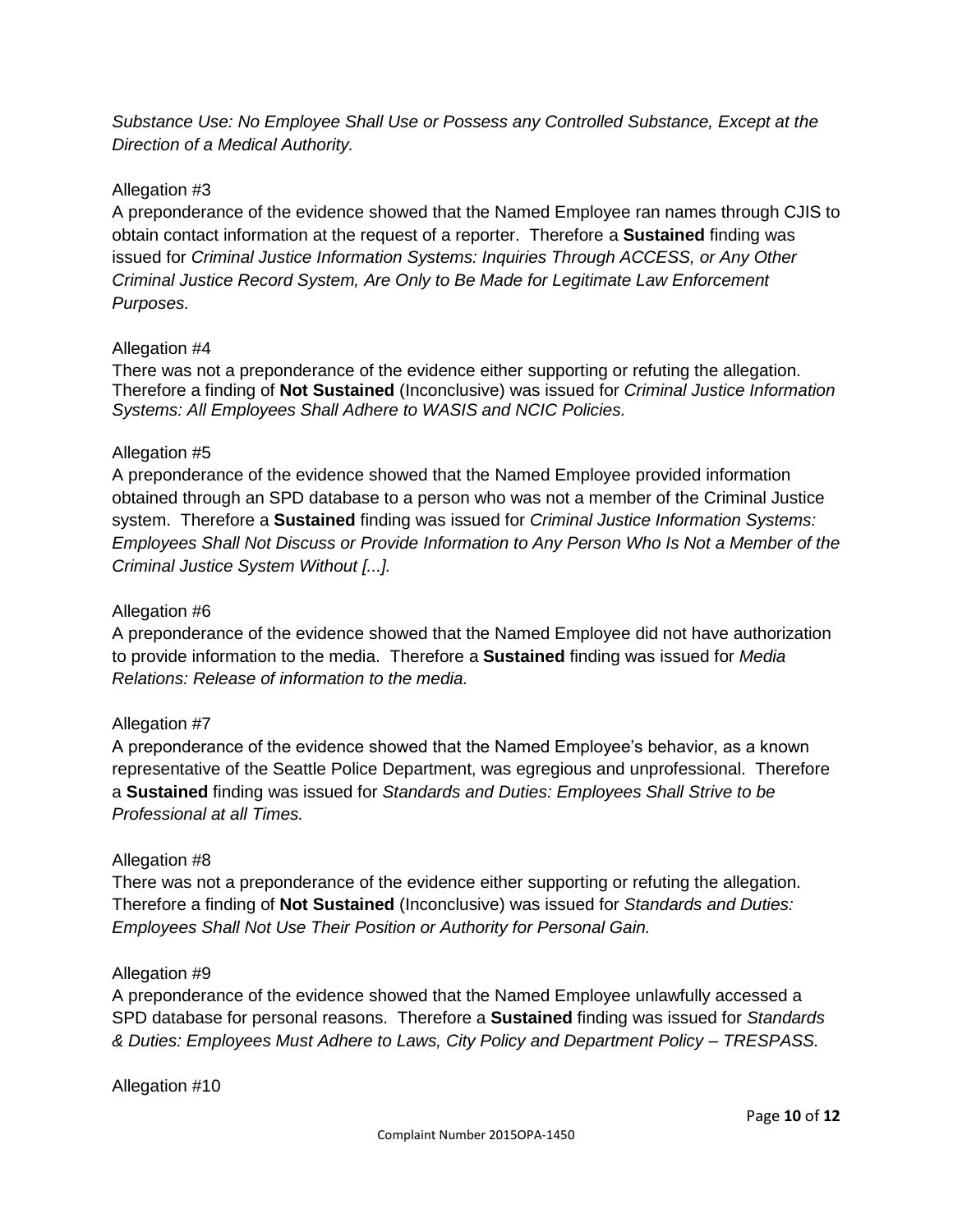A preponderance of the evidence showed that the Named Employee sent numerous texts to a woman from a publication known for advertising sex workers, used an alias, discussed money, used common terms for hiring prostitutes, and entered a plea agreement. Therefore a **Sustained** finding was issued for *Standards & Duties: Employees Must Adhere to Laws, City Policy and Department Policy -PATRONIZING A PROSTITUTE.*

# Allegation #11

A preponderance of the evidence showed that the Named Employee was engaged in illegal activities, which created a conflict of interest. Therefore a **Sustained** finding was issued for *Standards and Duties: Employees Must Avoid Conflicts of Interest.*

# Allegation #12

A preponderance of the evidence showed that there was no record that the Named Employee ever disclosed his conflict of interest to the Seattle Police Department. Therefore **Sustained** finding was issued for *Standards and Duties: Employees Must Disclose Conflicts.*

Allegation #13 This allegation was removed.

# Allegation #14

A preponderance of the evidence showed that it was more likely the Named Employee took the kit from his workplace. Therefore **Sustained** finding was issued for *Standards and Duties: Employees Must Adhere to Laws, City Policy and Department Policy – THEFT.*

**Discipline Imposed:** Had the Named Employee not resigned, his employment would have been terminated.

# **Named Employee #2**

Allegation #1

A preponderance of the evidence showed that the Named Employee committed a felony violation of state law. Therefore **Sustained** finding was issued for *Standards and Duties: Employees Must Adhere to Laws, City Policy and Department Policy – VUCSA.*

#### Allegation #2

A preponderance of the evidence showed that the Named Employee used cocaine illegally in violation of state and federal law. Therefore **Sustained** finding was issued for *Alcohol and Substance Use: No Employee Shall Use or Possess any Controlled Substance, Except at the Direction of a Medical Authority.*

#### Allegation #3

A preponderance of the evidence showed that the Named Employee's behavior was egregious and unprofessional. Therefore **Sustained** finding was issued for *Standards and Duties: Employees Shall Strive to be Professional at all Times.*